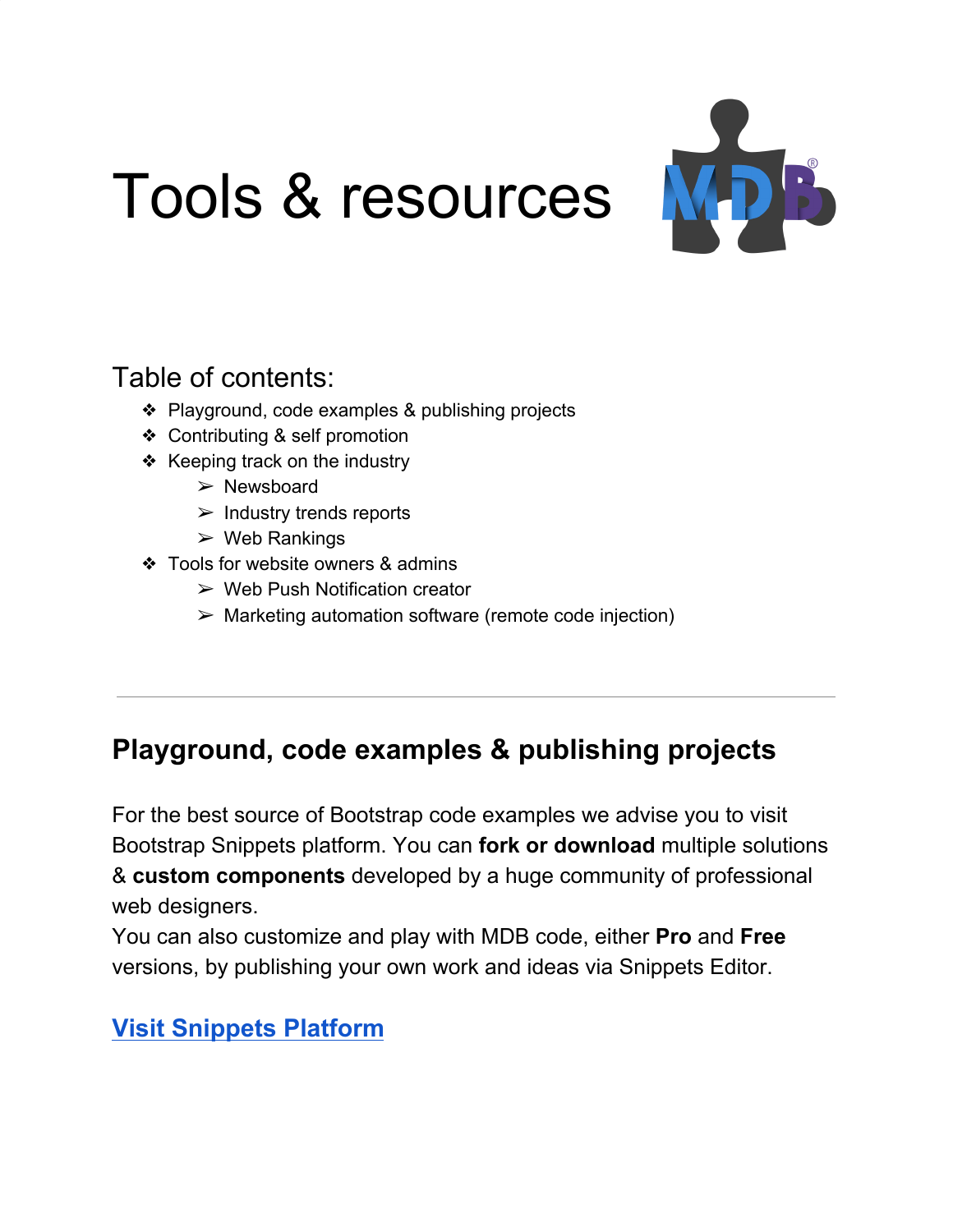# **Contributing & self promotion**

If you'd like to share your knowledge, or tech-related thoughts the Article platform gives you the best opportunity to do so. MDbootstrap is the leading directory for developers all over the world, with nearly **3 million** visits every month.

That gives you a **huge audience** and a great place to **build your personal brand** as an expert, the best articles are supported by our powerful social media channels and are granted official MDB covers.

### **Visit Articles [Platform](https://mdbootstrap.com/articles/?utm_campaign=ToolsPaper&utm_source=jquery)**

## **Keeping track on the industry**

Staying up-to-date is a **necessity** for everyone in our industry. That's why we're dedicated to provide you with the best tools that will help you flourish in the field of web development, that includes:

#### **Newsboard**

Link directories aggregating the latest Front-End news, articles, events and blogs from the entire internet. Now, you can have it all in one place.

#### **[Visit Front-End news aggregator](https://mdbootstrap.com/news/frontend/?utm_campaign=ToolsPaper&utm_source=jquery)**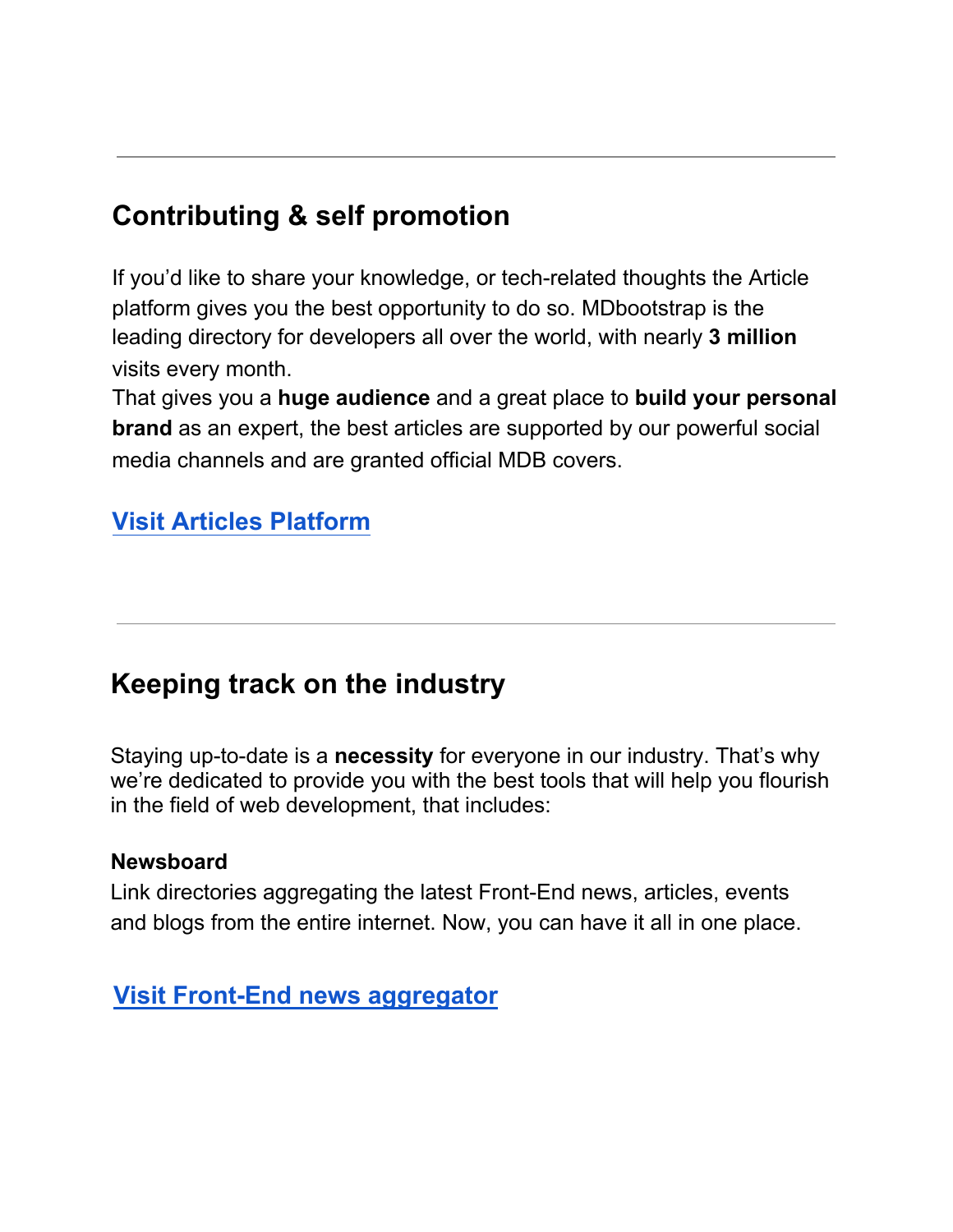#### **Industry trends reports**

Published at the end of every month, deep and comprehensive analysis of the ever-changing fields of Web Development.

- [Visit](https://mdbootstrap.com/publications/front-end/?utm_campaign=ToolsPaper&utm_source=jquery) **[Front-end](https://mdbootstrap.com/publications/front-end/?utm_campaign=ToolsPaper&utm_source=jquery)** [Trends report](https://mdbootstrap.com/publications/front-end/?utm_campaign=ToolsPaper&utm_source=jquery)
- [Visit](https://mdbootstrap.com/publications/front-end/best-css-frameworks-libraries/?utm_campaign=ToolsPaper&utm_source=jquery) **[CSS](https://mdbootstrap.com/publications/front-end/best-css-frameworks-libraries/?utm_campaign=ToolsPaper&utm_source=jquery)** [Frameworks report](https://mdbootstrap.com/publications/front-end/best-css-frameworks-libraries/?utm_campaign=ToolsPaper&utm_source=jquery)
- [Visit](https://mdbootstrap.com/publications/front-end/best-javascript-frameworks-libraries/?utm_campaign=ToolsPaper&utm_source=jquery) **[JavaScript](https://mdbootstrap.com/publications/front-end/best-javascript-frameworks-libraries/?utm_campaign=ToolsPaper&utm_source=jquery)** [Frameworks report](https://mdbootstrap.com/publications/front-end/best-javascript-frameworks-libraries/?utm_campaign=ToolsPaper&utm_source=jquery)
- [Visit](https://mdbootstrap.com/publications/front-end/bootstrap-ui-kits/?utm_campaign=ToolsPaper&utm_source=jquery) **[Bootstrap](https://mdbootstrap.com/publications/front-end/bootstrap-ui-kits/?utm_campaign=ToolsPaper&utm_source=jquery)** [UI Kits report](https://mdbootstrap.com/publications/front-end/bootstrap-ui-kits/?utm_campaign=ToolsPaper&utm_source=jquery)

#### **Web Rankings**

Periodically updated ranking of **the most influential websites** based on careful methodology and publicly recognized & trusted sources, depicting the power dynamics and scale of various sections of the Front-end market.

- **[General Front-end](https://mdbootstrap.com/publications/front-end/rankings/general/?utm_campaign=ToolsPaper&utm_source=jquery)** [ranking](https://mdbootstrap.com/publications/front-end/rankings/general/?utm_campaign=ToolsPaper&utm_source=jquery)
- **[jQuery](https://mdbootstrap.com/publications/front-end/rankings/jquery/?utm_campaign=ToolsPaper&utm_source=jquery)** [ranking](https://mdbootstrap.com/publications/front-end/rankings/jquery/?utm_campaign=ToolsPaper&utm_source=jquery)
- **[Angular](https://mdbootstrap.com/publications/front-end/rankings/angular/?utm_campaign=ToolsPaper&utm_source=jquery)** [ranking](https://mdbootstrap.com/publications/front-end/rankings/angular/?utm_campaign=ToolsPaper&utm_source=jquery)
- **[React](https://mdbootstrap.com/publications/front-end/rankings/react/?utm_campaign=ToolsPaper&utm_source=jquery)** [ranking](https://mdbootstrap.com/publications/front-end/rankings/react/?utm_campaign=ToolsPaper&utm_source=jquery)
- **[Vue](https://mdbootstrap.com/publications/front-end/rankings/vue/?utm_campaign=ToolsPaper&utm_source=jquery)** [ranking](https://mdbootstrap.com/publications/front-end/rankings/vue/?utm_campaign=ToolsPaper&utm_source=jquery)
- **[Bootstrap](https://mdbootstrap.com/publications/front-end/rankings/bootstrap/?utm_campaign=ToolsPaper&utm_source=jquery)** [ranking](https://mdbootstrap.com/publications/front-end/rankings/bootstrap/?utm_campaign=ToolsPaper&utm_source=jquery)
- **[Sandboxes](https://mdbootstrap.com/publications/front-end/rankings/editors/?utm_campaign=ToolsPaper&utm_source=jquery)** [ranking](https://mdbootstrap.com/publications/front-end/rankings/editors/?utm_campaign=ToolsPaper&utm_source=jquery)
- **[Edu](https://mdbootstrap.com/publications/front-end/rankings/education/?utm_campaign=ToolsPaper&utm_source=jquery)** [ranking](https://mdbootstrap.com/publications/front-end/rankings/education/?utm_campaign=ToolsPaper&utm_source=jquery)

# **Tools for website owners & admins**

Besides UI solutions, we want to support admins in their difficult task of maintaining a healthy website and growing its traffic, conversions and overall effectivity.

We're handing over a bunch of free tools that'll help you with that, among those are: